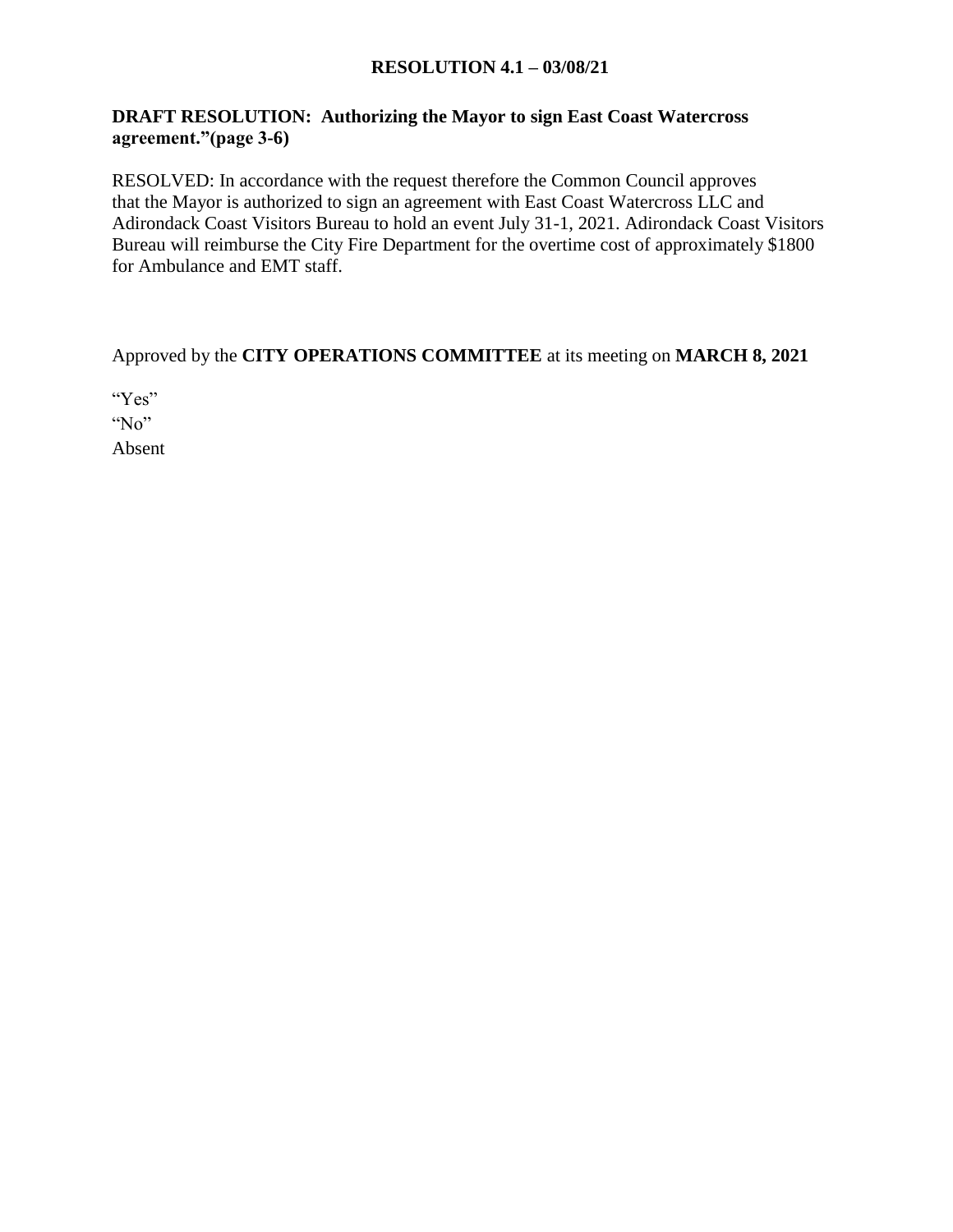## **DISCUSSION ITEM 4.2 – 03/08/21**

#### **DISCUSSION: Venue/rental fee structure**

On November 26, 2019, the following rate structure was adopted:

# **PROPOSED CRETE CENTER TURF FIELD RATES**

| <b>ITEM</b>                           | <b>CURRENT</b> | <b>PROPOSED</b> |
|---------------------------------------|----------------|-----------------|
|                                       | <b>RATE</b>    | <b>RATE</b>     |
| FULL FIELD SOCCER COMPETITIVE TEAM    | \$675          | \$975           |
| <b>REGISTRATION (SEASON)</b>          |                |                 |
| FULL FIELD SOCCER RECREATIONAL TEAM   | \$625          | \$875           |
| <b>REGISTRATION (SEASON)</b>          |                |                 |
| HALF FIELD SOCCER TEAM REGISTRATION   | \$475          | \$700           |
| (SEASON)                              |                |                 |
| ADULT FOOTBALL TEAM REGISTRATION      | \$450          | \$700           |
| (SEASON)                              |                |                 |
| HALF FIELD RENTAL PER HOUR            | \$35           | \$65            |
| <b>FULL FIELD RENTAL PER HOUR</b>     | \$70           | \$100           |
| CITY INDIVIDUAL REGISTRATION (SEASON) | \$45           | \$75            |
| NON-CITY INDIVIDUAL REGISTRATION      | \$50           | \$90            |
| (SEASON)                              |                |                 |

## **PROPOSED CRETE CENTER EVENT RATES**

| <b>ITEM</b>                   | <b>CURRENT</b>         | <b>PROPOSED RATE</b> |
|-------------------------------|------------------------|----------------------|
|                               | <b>RATE</b>            |                      |
| <b>EVENT DAY(S) RATE</b>      | \$1,500 PER DAY        | \$1,500 PER DAY      |
| NON-EVENT DAY(S) CITY         | \$70 PER PERSON PER    | \$100 PER PERSON     |
| <b>LABOR RATE FOR SETUP /</b> | <b>HOUR</b>            | <b>PER HOUR</b>      |
| <b>TAKEDOWN</b>               |                        |                      |
| <b>EVENT FLOOR - PUT DOWN</b> | \$875 CHARGE           | \$1,000 CHARGE       |
| <b>CHARGE</b>                 |                        |                      |
| <b>EVENT FLOOR - TAKEUP</b>   | \$875 CHARGE           | \$1,000 CHARGE       |
| <b>CHARGE</b>                 |                        |                      |
| <b>USE OF EVENT FLOOR -</b>   | \$250 PER ACTUAL EVENT | \$500 PER ACTUAL     |
| <b>SURCHARGE RATE</b>         | DAY                    | <b>EVENT DAY</b>     |
| <b>CITY STAGE USE</b>         | \$10 PER SECTION       | \$10 PER SECTION     |
| <b>CITY TABLES USE</b>        | \$2 PER TABLE          | \$2 PER TABLE        |
| <b>CITY CHAIRS USE</b>        | \$0.50 PER CHAIR       | \$0.50 PER CHAIR     |
| <b>ELECTRIC/WATER</b>         | <b>NO CHARGE</b>       | <b>NO CHARGE</b>     |
| <b>MISCELLANEOUS EXPENSES</b> | FEES AT DISCRETION OF  | SAME                 |
|                               | <b>CD DIRECTOR</b>     |                      |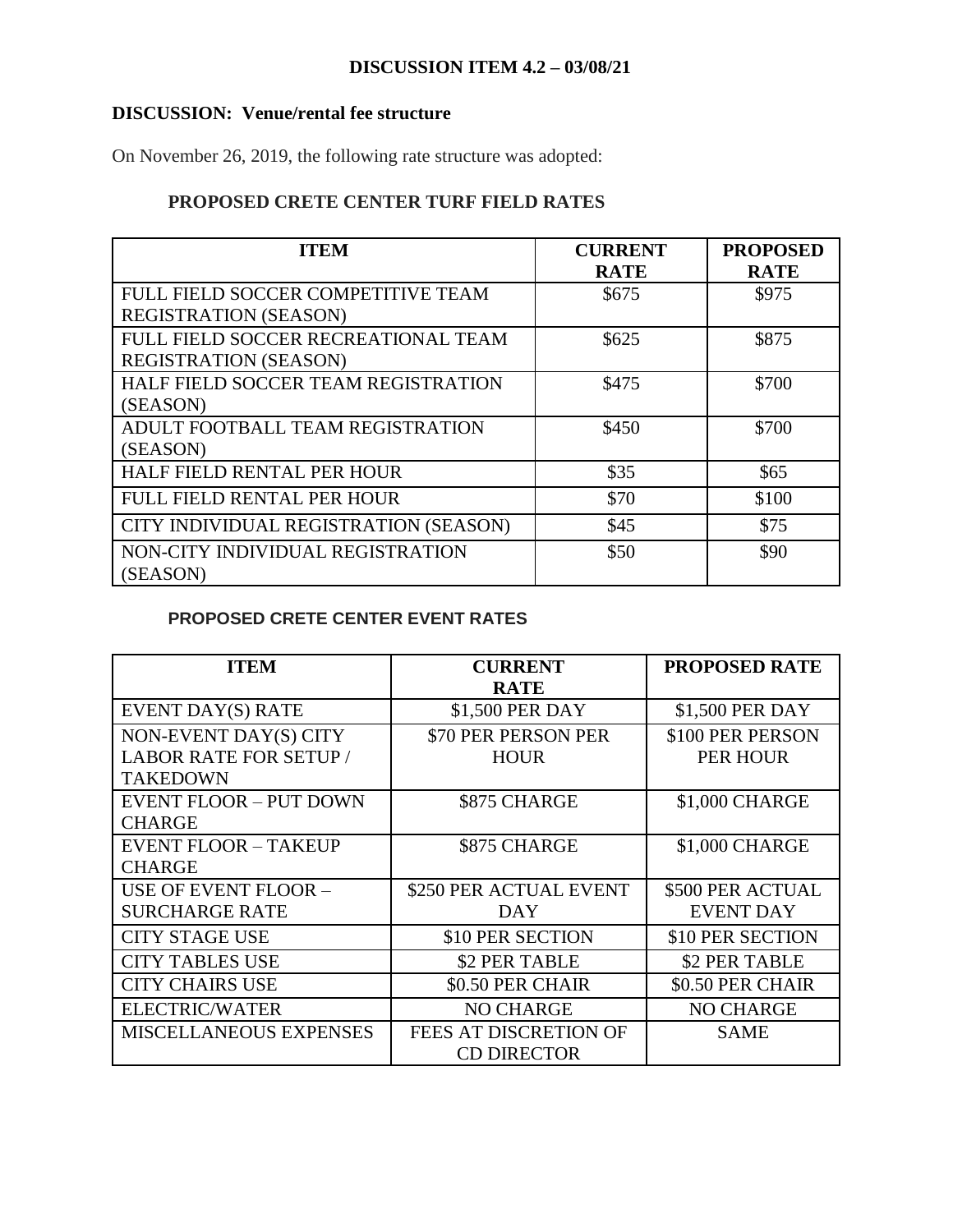#### **RESOLUTION 5.1 – 03/08/21**

#### **DRAFT RESOLUTION: AUTHORIZE THE MAYOR TO ENTER INTO SERVICE AGREEMENT FOR DEPENDENT ELIGIBILITY VERIFICATION SERVICES (PAGE 7-13)**

WHEREAS, The City (the Plan Sponsor) maintains a group health program (the Plan); and

WHEREAS, The Plan Sponsor has established specific eligibility criteria for participation in the Plan; and

WHEREAS, The Plan Sponsor wishes to engage Part D Advisors (PDA) in verifying dependents and the associated eligibility criteria of the Plan; and

WHEREAS, The Plan Sponsor (or its designee(s) other than PDA) shall serve as the administrator, fiduciary and primary decision maker for the Plan, with all of the rights and responsibilities for administering the Plan, and PDA shall have no such authority or responsibility except as may be specifically provided herein.

NOW THEREFORE, in consideration of the request therefore, the Mayor or his designee is authorized to sign a Service Agreement for Dependent Eligibility Verification with PDA to allow PDA to conduct a Dependent Eligibility Verification on behalf of the Plan Sponsor as per the contractual conditions specified in the agreement, which is to be made part of the minutes for this meeting.

| Contractor:                | Part D Advisors                                                  |
|----------------------------|------------------------------------------------------------------|
| Service:                   | Health Plan Dependent Verification                               |
| Rate:                      | N/A                                                              |
| Mileage:                   | N/A                                                              |
| <b>Contract Amount:</b>    | \$10,000 (or \$12.71 per dependent, whichever number is greater) |
| City Cost:                 | \$10,000 (or \$12.71 per dependent, whichever number is greater) |
| Period:                    | 18 months from time of agreement                                 |
| New/Renewal:               | <b>NEW</b>                                                       |
| Previous Year's Cost:      | N/A                                                              |
| Previous Year's City Cost: | N/A                                                              |

Approved by the **CITY OPERATIONS COMMITTEE** at its meeting on **MARCH 8, 2021**

"Yes" " $No$ " Absent